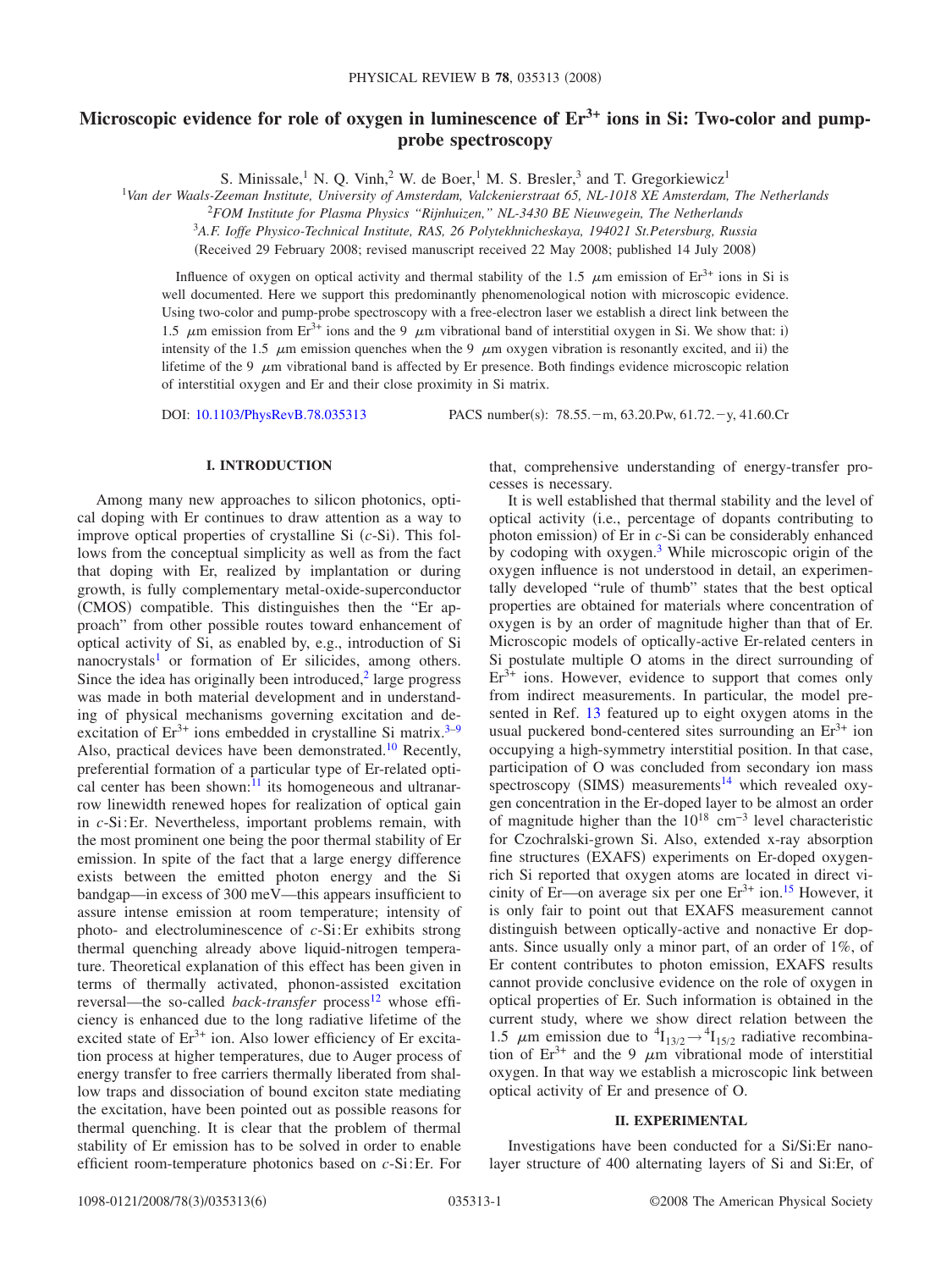<span id="page-1-0"></span>

FIG. 1. (Color online) Results of 2C experiment for Er- and exciton-related PL. For comparison, the IR absorption spectrum at *T*=4 K (black curve) and at *T*  $= 55$  K (in the inset) are given.

1.7 and 2.3 nm thickness, respectively, stacked along the  $(100)$  growth direction. The multinanolayer structure was grown by sublimation molecular beam epitaxy (MBE) (at 560 °C) on a  $p$ -type Cz-Si substrate. Er and O concentrations have been determined by SIMS as  $3.5 \times 10^{18}$  and 1.5  $-4 \times 10^{19}$  cm<sup>-3</sup>, respectively. After the growth procedure, the sample has been annealed at 800 °C for 30 min for optical activation of  $Er^{3+}$  ions. Previous research has shown that in that way one type of Er-related optical center is preferentially formed.<sup>11</sup> Therefore the multilayer material is particularly suitable for investigations of energy-transfer mechanisms, as inhomogeneous broadening of energy levels determining optical and electrical activity of Er is very significantly reduced.<sup>16</sup> Absorption measurements have been performed with a Fourier-Transform Infrared (FT-IR) spectrometer, at resolution of  $0.12 \text{ cm}^{-1}$ . Two-color (2C) experiments and pump-probe measurements have been conducted at the FELIX free-electron laser (FEL) facility in Nieuwegein, The Netherlands. For 2C spectroscopy, a pulsed Nd:YAG source operating at 532 nm (80 ps pulse duration and 5 Hz repetition frequency) and a FEL ( $\sim$ 7  $\mu$ s macropulses, each featuring a 1 GHz train of  $\sim$ ps micropulses) operating in the midinfrared were used. The two sources were mutually synchronized so that the time delay between them could be set at will. The luminescence was resolved with a TRIAX 320 equipped with a 900 grooves/mm grating blazed at 2  $\mu$ m and detected by an infrared Hamamatsu photomultiplier with a 30  $\mu$ s response time. Lifetimes of the vibrational modes of oxygen were estimated by pump-probe experiments with FEL (the micropulse repetition rate operat-ing at 25 MHz).<sup>[17](#page-5-11)</sup> In this experimental configuration, following the pump-probe sequence also a third pulse, identical to the probe, was used as a reference. The transmitted probe beam was monitored by a MCT-22–1.0 Bfi Optilas detector[.18](#page-5-12) All experiments were conducted with a sample placed in a cold finger helium cryostat.

## **III. EXPERIMENTAL RESULTS**

In the first experiment we looked at 2C excitation of the structure. Following the goal of the project—the microscopic relation between optically-active  $Er^{3+}$  and oxygen—we investigated behavior of the 1.5  $\mu$ m Er-related emission band upon activation of vibrational mode of interstitial oxygen. In this case, the investigated structure is excited by a band-toband pump pulse from the Nd:YAG laser, and then, with a tunable delay, by a midinfrared FEL pulse, whose wavelength is scanned across the 9  $\mu$ m vibrational band of oxygen. This characteristic absorption band  $(1136 \text{ cm}^{-1})$  is due to Si-O-Si vibrational mode and is induced by interstitial oxygen atoms present in the sample—in the Er-doped multinanolayer structure and in the substrate. The result of the 2C experiment is depicted in Fig. [1.](#page-1-0) On the vertical axis we plot the quenching ratio *Q* of Er-related PL intensity induced by the pump pulse with and without the subsequent FEL pulse:  $Q = I_{\text{FEL}}/I_0$ . The PL intensity is measured at the most intense line of the Er-related emission spectrum. Figure [1](#page-1-0) shows the quenching ratio *Q* as a function of the FEL wavelength. We note that in addition to an overall reduction of the Er emission for the whole depicted spectral range of FEL, a clear resonant feature is observed for FEL wavelength around 8.8  $\mu$ m. This additional quenching clearly coincides with the oxygen-related vibrational absorption band—for an easy comparison, the absorption spectrum of the sample recorded in a separate experiment is also shown (black curve). We point out that by its very nature, the 2C experiment monitoring emission from  $Er^{3+}$  ions is selectively sensitive only to the optically-active fraction of Er dopants, regardless of the fact that these constitute only a small percentage of the total Er content.<sup>19</sup>

The coincidence between the absorption and 2C spectra becomes quite striking if we consider temperature dependence of the 9  $\mu$ m vibrational band of interstitial oxygen. Vibrational modes of oxygen in silicon feature three different modes: symmetric  $\nu_1$ , transverse  $\nu_2$ , and antisymmetric mode  $v_3$ <sup>[20](#page-5-14)[,21](#page-5-15)</sup> The 9  $\mu$ m band presents three main peaks at 1136 cm<sup>-1</sup> (antisymmetric mode  $\nu_3$ ), 1128 and 1121.5 cm<sup>-1</sup> (nonlinear combination of transverse  $\nu_2$  and antisymmetric  $\nu_3$  modes), with their mutual intensity ratio being strongly temperature dependent. At  $T=4$  K the 1136 cm<sup>-1</sup> band dominates the spectrum, with very small amplitude of the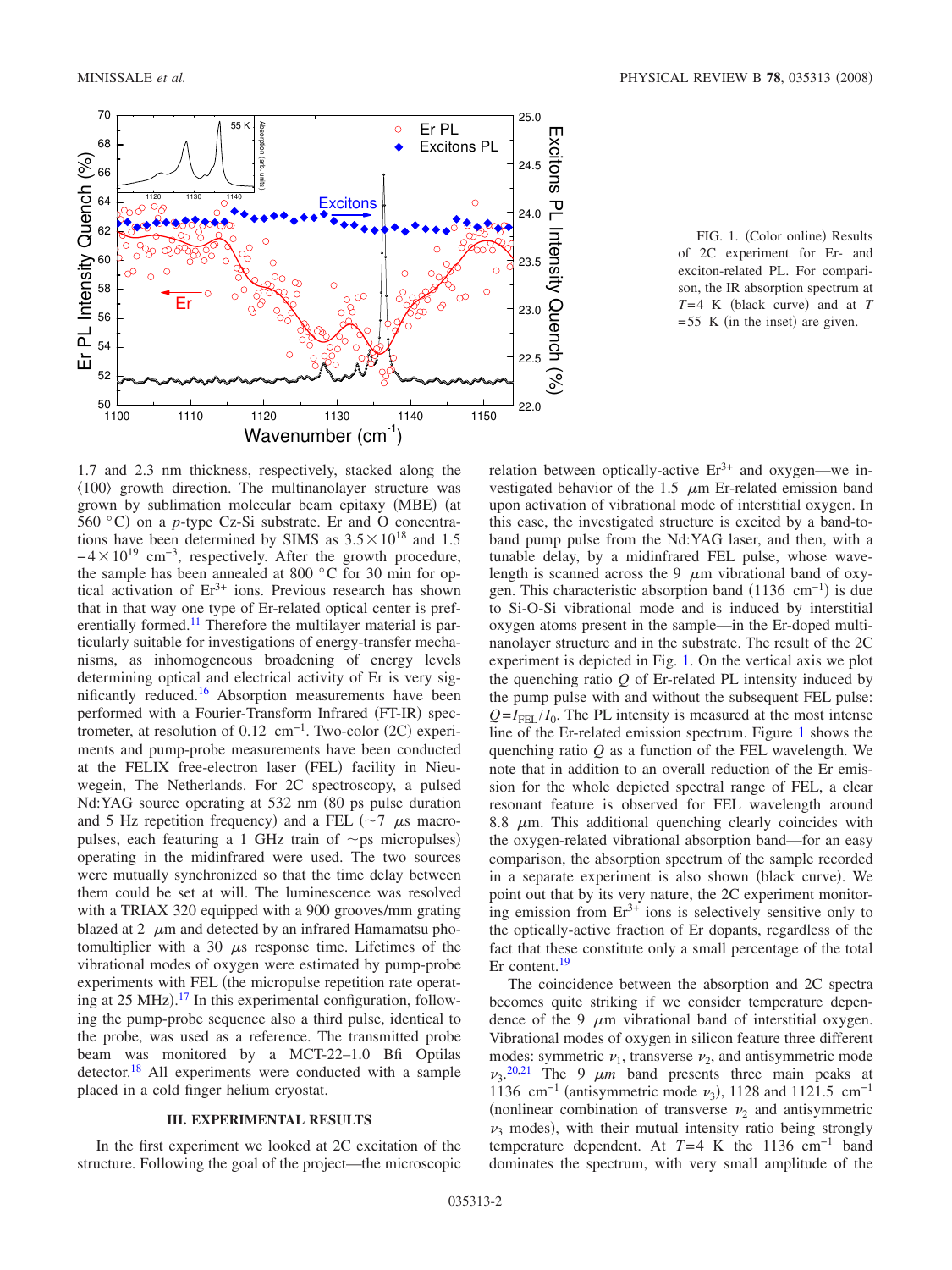<span id="page-2-0"></span>

FIG. 2. (Color online) Photon flux dependence of the Er PL intensity quench for the FEL wavelength of  $\lambda_{\text{FE}}= 8.8 \mu \text{m}$ . The line is a guide to the eye. In the inset, the pulse sequence for delay time  $\Delta t = 0$  is depicted.

1128 cm−1 band and the 1121.5 cm−1 being practically absent. The FTIR spectrum depicted in Fig. [1](#page-1-0) has been taken around  $T \approx 4$  K; consequently the 1128 cm<sup>-1</sup> mode is very small. The relative intensities of the low energy bands with respect to the 1136 cm−1 band increase with temperature, and for  $T > 20$  K, all three bands are present. Inset to Fig. [1](#page-1-0) shows the FTIR spectrum of the oxygen vibrational band for *T*= 55 K. When we take into account that the linewidth of the FEL used in the 2C experiment is much larger than the resolution of the FTIR spectrum, we conclude that the spectral dependence of Er PL quenching obtained in the 2C experiment reflects indeed the 9  $\mu$ m vibrational mode at a higher temperature. This implies that the actual temperature of the sample in the 2C experiment is in the 20–40 K range. This significant rise of the temperature of the sample when FELIX beam is employed is independently confirmed by quenching of excitonic PL band at 1162 nm—see Fig. [1.](#page-1-0) In this case, the result differs from that obtained for Er PL: while PL intensity due to exciton recombination is also reduced upon FEL illumination, this effect is independent of FEL wavelength in the investigated range. We therefore conclude that illumination with FEL raises temperature of the sample, which leads to reduction of PL bands related to Er and excitons. On top of this background effect, strong reduction of Er-related PL appears upon activation of local vibrational modes of interstitial oxygen. In that way, "resonant" quenching of the 1.5  $\mu$ m Er-related emission band takes place, whose spectral dependence reflects the vibrational band of interstitial oxygen.

Further insight into the mechanism of this resonant quenching is provided by investigation of its dependence on the photon flux. Figure [2](#page-2-0) shows the magnitude of the resonant quenching effect  $Q_{FEL}$  as a function of FEL photon flux  $\phi$ , with the wavelength of the mid-IR beam set to resonance with the oxygen band ( $\lambda_{\text{FEL}}$ =8.80  $\mu$ m). The saturating character of the flux dependence reflects the limited number/

<span id="page-2-1"></span>

FIG. 3. (Color online) Delay time dependence of the resonant quenching of Er-related PL. In the inset, the delay-time dependence of the quenching effect  $(1 - I_{FEL}/I_0)$  for the large range is given for two FEL wavelengths of 7.5 and 8.8  $\mu$ m.

density of available phonon modes as will be further confirmed by the pump-probe measurements discussed later.

Figure [3](#page-2-1) illustrates temporal characteristics of the resonant quenching of Er PL induced by activation of Si-O vibrational mode. It shows the magnitude of the resonant quench of Er PL, with FEL set to  $\lambda = 8.80$   $\mu$ m, as a function of delay time  $\Delta t$  between the pump (Nd:YAG) and the probe (FEL) pulses. We note two important characteristics of the quenching effect. First, the reduction of PL intensity commences simultaneously with the onset of the FEL pulse. Second, the quenching level is independent of the delay time, being determined exclusively by the number of IR photons in the FEL pulse. This confirms that FEL introduces a PL quenching process with the specific rate, and therefore the quench magnitude is directly proportional to number (concentration) of excited  $Er^{3+}$  ions available at that particular moment. The experimentally recorded decrease rate  $(\tau_0)$  $\approx$  60  $\mu$ s) is clearly longer than the detector response time of  $\tau_{\text{PMT}} \approx 30$   $\mu$ s and therefore reflects the additional nonradiative decay of excited Er induced upon FEL illumination.

### **IV. DISCUSSION**

Now we consider the mechanism for erbium luminescence quenching. As discussed in the past, $5$  reduction of Er luminescence can be accomplished in two ways—by promoting nonradiative recombination of excited  $Er<sup>3+</sup>$  ions (e.g., by Auger energy transfer to carriers) and/or by reducing efficiency of Er excitation (e.g., Auger recombination of the intermediate excitation stage). In the current situation, as depicted in Fig. [3,](#page-2-1) the FEL "quenching" pulse is applied with the delay time  $\Delta t \geq 0$ , and, as mentioned in the previous paragraph, identical reduction of Er excitation is observed. Therefore we conclude that only one of the two possible quenching mechanisms is realized, namely by inducing nonradiative recombination of excited  $Er<sup>3+</sup>$ . Moreover, since in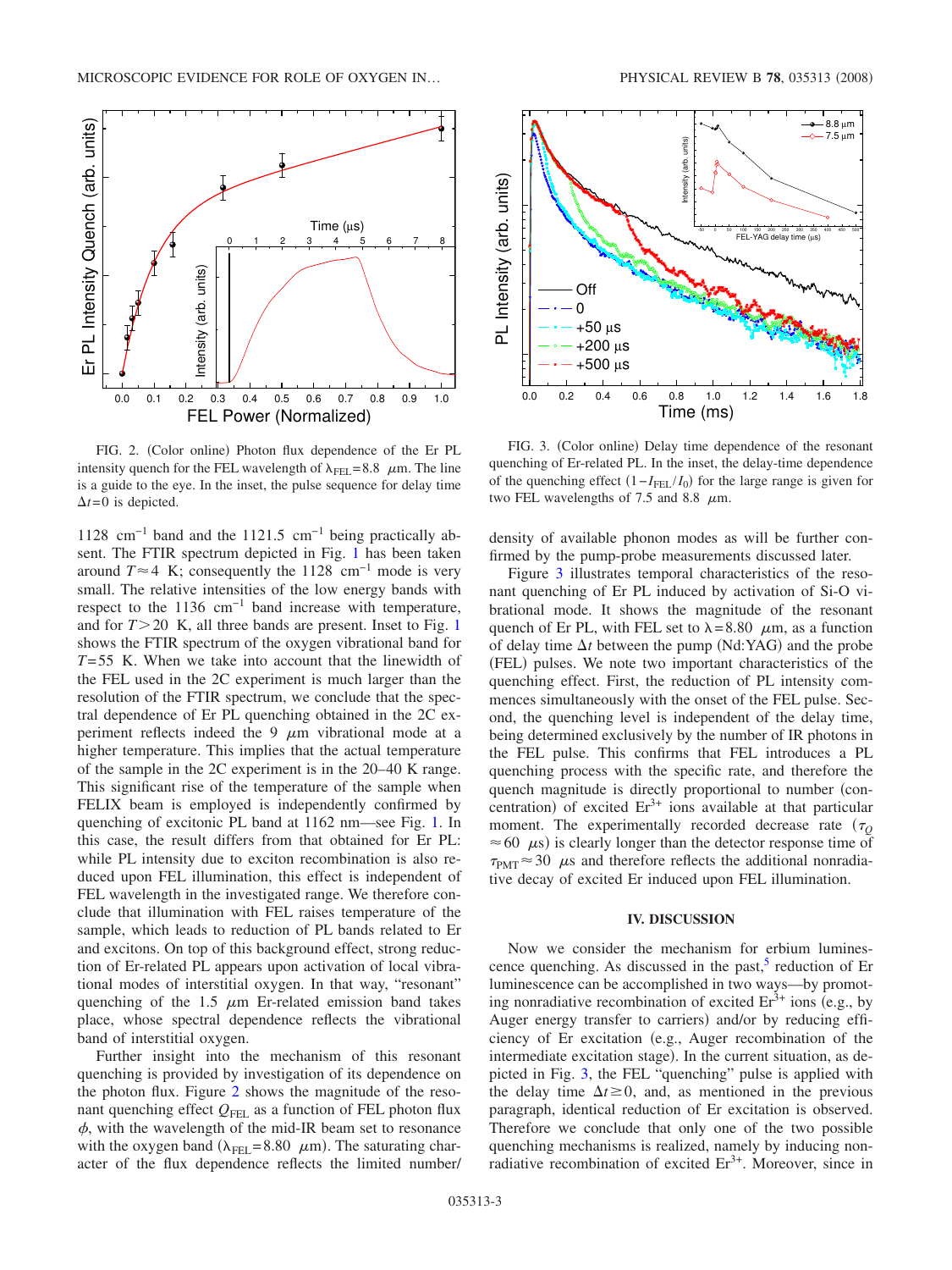case of the smallest delay  $\Delta t = 0$  both pulses are fired at the same moment—see inset to Fig. [2](#page-2-0) for schematic illustration of the  $\Delta t = 0$  pulse sequence—this implies that the Er excitation proceeds rapidly and is completed before FEL flux reaches a substantial level. In that way the current experiment provides the upper limit for the excitation time of Er in Si:  $\tau_{\rm exc} \lesssim 1$   $\mu$ s.

In order to describe the quenching process, we note that the timescale of the luminescence decay is significantly larger than the duration of a FEL pulse; therefore we can regard this pulse as a  $\delta$ -shaped source of quenching. In result, the PL decay will be described by the expression:

$$
I_{\rm PL} \sim \exp(-t/\tau)[1 - A\Theta(t - t_0)],\tag{1}
$$

<span id="page-3-0"></span>where  $\Theta(t-t_0)$  is the step function, switched on at the moment  $t_0$ , and  $\tau$  is the lifetime of Er in the excited state. A resonant absorption of FEL power occurs due to generation of oxygen vibrations. If we treat it in the two-level model, considering only the ground and the first-excited state of oxygen vibrations, we get for a number of phonons in the excited state

$$
N_p = N_p^0 + \alpha N_0 I_{\text{FEL}} (2\alpha N_0 I_{\text{FEL}} + \tau_p^{-1})^{-1},\tag{2}
$$

where  $N_p$  is the population of oxygen phonons,  $N_p^0$  its equilibrium value at the temperature of experiment  $\tilde{T}_0$  (Planck function),  $\tau_p$  is the lifetime of an oxygen phonon,  $\alpha$  is the resonance absorption coefficient of light at the frequency of oxygen vibrations,  $N_0$  the concentration of erbium-oxygen clusters, and *I*<sub>FEL</sub> is the intensity of the FEL emission. (The factor 2 takes account of stimulated emission of phonons from the upper level). Absorption of mid-IR radiation leads to strongly nonequilibrium distribution of oxygen phonons: at sufficiently high FEL power the population of upper and lower levels become equal. This is just what can be expected at optical pumping of two-level system. Though, in general, the phonon distribution should not be necessarily described by phonon temperature, we will introduce here an "effective" temperature to simplify the further treatment of the quench-ing process. According to formula ([2](#page-3-0)) we get

$$
T_{\rm eff} \approx T_0 + \frac{\hbar \omega}{k} \ln \frac{2\alpha I_{\rm FEL} + \tau_p^{-1}}{\alpha I_{\rm FEL} + 1},\tag{3}
$$

where  $\omega$  is the frequency of the oxygen phonon and *k* is the Boltzmann constant. In Ref. [12,](#page-5-6) temperature quenching as a result of back-transfer process was quantitatively studied. Using the data of Fig. 5 from this reference we see that the temperature rise from 4 to  $150$  K (the Debye temperature of the oxygen phonon) can increase the probability of the backtransfer process by a factor  $\sim$  100. However, at low temperature the lifetime  $\tau$  is determined primarily by reverse Auger process (de-excitation of  $Er<sup>3+</sup>$  ions by free electrons) and the real quenching ratio will be significantly less: it can be estimated from the temperature dependence of erbium luminescence intensity. Therefore, the quenching of  $\sim 20\%$  as observed in this study upon activation of Si-O-Si vibrational mode is a quite reasonable value.

Consequently, we postulate to attribute the observed reduction of Er-related PL to "thermal quenching"(being a combination of thermally induced back-transfer process<sup>12</sup> and optically-induced dissociation of excitons when pump and probe pulses overlap in time) appearing due to the heating effect induced very locally, in direct vicinity of Er emitters. We also point out that contribution of other mechanisms, and in particular of optically-induced back transfer and optical ionization of Er-related donor level, can be excluded on basis of experimental evidence at hand. For clarity, this is shortly discussed below.

1) The optically-induced excitation reversal "the back*transfer" process*: Some time ago we have demonstrated that the back transfer process can be observed in Yb-doped InP upon mid-IR illumination with FEL.<sup>22</sup> In this case the effect could be induced for photon energies higher than a threshold value of 140 meV, implying that there is a certain minimal energy necessary to transfer the energy from the RE ion back to the matrix. Therefore the observed wavelength dependence of the optically-induced PL quenching had a steplike character. This is clearly different from the resonant quenching process reported in the current study.

2) Direct optical ionization of the Er-related donor: Ionization of the Er donor level can lower the Er-related emission in two ways—(i) by disrupting the excitation channel and (ii) by providing free carriers and inducing Auger effect. The first of these possibilities has already been dismissed in the earlier discussion due to the fact that coincidence of pump and probe pulses is not the necessary condition for the observed PL quenching. In addition, we note here that also the latter possibility—the Auger quenching due to optical ionization of the Er donor—can be ruled out. This is because (i) in the Si/Si:Er multinanolayer sample this level has been established as  $E_D = 218$  meV, <sup>16</sup> and (ii) ionization of an electrical level in the band gap should have a characteristic spectral dependence, with a sharp onset at  $h\nu=E_D$ , and long tail extending to higher photon energies, again in contrast with the experimental data.

The thermal origin of the observed PL intensity reduction finds further confirmation from the dependence of the quench magnitude on delay between the pump (Nd:YAG) and probe (FEL) pulses. This is illustrated in the inset to Fig. [3](#page-2-1) for two wavelengths of FEL:  $\lambda_{\text{FFL}} = 8.8 \mu \text{m}$ , "on resonance," and  $\lambda_{\text{FEL}} = 7.5 \mu m$ , "off resonance" with the oxygen vibrational band. As can be seen, although the quenching magnitude clearly increases for the probe wavelength resonant with the oxygen vibrational mode, its delay-time dependence is similar for both wavelengths: it appears already for the FEL pulse applied long before the pump  $\Delta t < 0$  (up to  $\sim$ ms range, not shown), then grows as the two pulses approach each other  $0 < \Delta t \le 10$   $\mu$ s, shows additional increase when both pulses overlap, and then remains constant for the situation when the band-to-band excitation precedes the FEL pulse  $\Delta t > 0$  (i.e., disappears with the decay constant equal to lifetime of Er in the excited state). The fact that a FEL pulse applied before Er excitation can reduce Er PL intensity provides a clear indication as to the thermal origin of this effect. The gradual decrease of the quench, as the mid-IR pulse is applied longer before the Er excitation, illustrates cooling of the sample to the original bath temperature. The resonant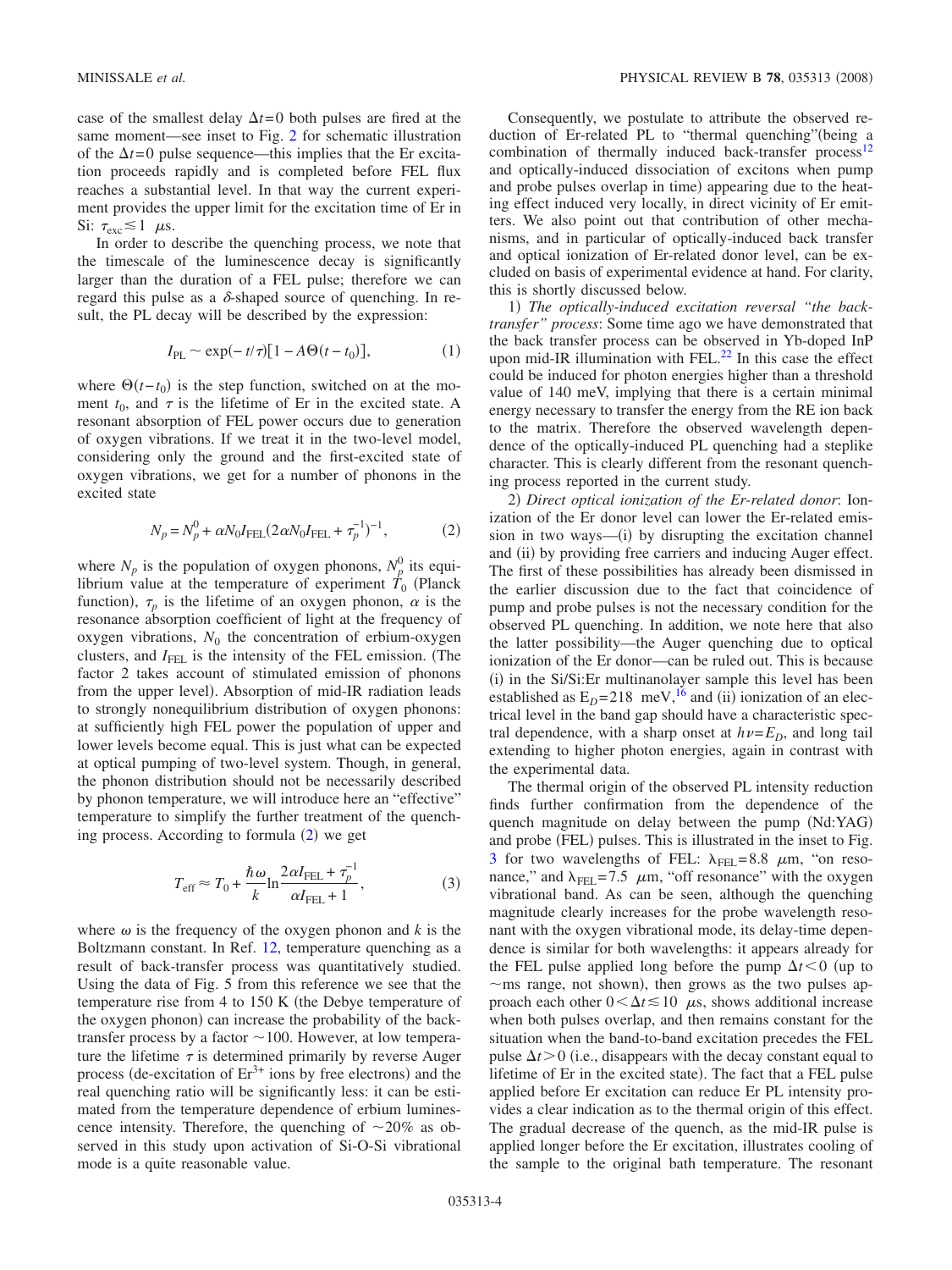effect, appearing for the FEL wavelength corresponding to oxygen vibrational band translates then into the higher amplitude of the heating effect, due to enhanced absorption of photons at that wavelength. At the same time, the fact that the resonant quenching effect appears for Er-related PL and not for exciton PL indicates the very local character of this optically-induced heating, in close vicinity of Er centers. Based on the above discussed evidence and reasoning, we propose that the FEL pulse applied to the sample gives rise to a rapid  $[\sim$  ps (Ref. [23](#page-5-18))] increase of temperature of the illuminated layer. This leads to thermal changes (quenching) of emission from all the centers present in that volume specifically, excitons and Er ions. When the FEL wavelength is in resonance with oxygen vibrational mode, additional energy is absorbed. This increases the local temperature, resulting in additional quench of Er PL, but negligibly increases the temperature of the whole layer, thus leaving the excitonrelated PL practically unaltered—see Fig. [1.](#page-1-0) In that way, the resonant quenching of Er PL upon activation of oxygen vibrational modes evidences the spatial correlation of both dopants.

Interestingly, we point out that the thermally induced quenching of Er PL with the activation energy of ~150 meV ( $\approx$ 9  $\mu$ m) investigated here is well discussed in the literature and commonly assigned to the back-transfer. In the back-transfer process,<sup>12</sup> de-excitation of an  $Er^{3+}$  ion promotes an electron from the valence band to the Er-related donor level. The energy needed to complete this process is  $\Delta E = E_g - \epsilon_D - E_{Er}$ , where  $E_g$ ,  $\epsilon_D$ , and  $E_{Er}$  correspond to the Si band gap, donor ionization, and Er excitation energies, respectively. Since in the Si/Si:Er multinanolayer structure,  $Er<sup>3+</sup>$  ions introduce a donor level at 218 meV below the conduction band, $16$  then the minimum energy necessary for activation of the back-transfer is  $\Delta E \approx 150$  meV. While at high temperature this energy is provided by multiphonon absorption, the direct activation of the antisymmetric vibrational mode of Si-O-Si at low temperature could supply exactly the right amount of energy needed for that process, and being directly in vicinity of Er enhances the probability. A simple argument seems to rule out the process: the characteristic time of the back-transfer process is on the order of  $\mu$ s,<sup>[12](#page-5-6)</sup> while the decay of vibrational modes into lattice modes proceeds with a time of a few picoseconds. The back transfer is then unlikely to take place in view of the difference by orders of magnitude in the probabilities of the two processes. However, the back-transfer process is strongly temperature dependent and its probability enhances dramatically at high temperature. As stated before, generation of vibrational modes in the surrounding of Er ions increases the effective temperature around Er. This could shorten the lifetime of the back transfer process down to the same order of magnitude as the decay of vibrational modes into lattice modes, making the two processes concurrent.

Based on the results if this study, we conclude that oxygen atoms are located in direct vicinity of  $Er<sup>3+</sup>$  ions. Therefore one can expect that the presence of Er will also influence vibrational properties of oxygen. This could manifest itself as a shift (or more likely a broadening) of the 9  $\mu$ m absorption band and/or a change of its lifetime. In the past, vibrational modes of oxygen have been studied and their lifetime

<span id="page-4-0"></span>

FIG. 4. (Color online) Pump-probe experiment comparing dynamics of the Si-O-Si local vibrational mode in the investigated Si:Er structure and in Er-free O-rich c-Si.

accurately determined. In particular, the lifetime of 11 ps has been found for the 1136 cm−1 band[.24](#page-5-19) As shown by Kohli *et al.*, [25](#page-5-20) this lifetime is extremely sensitive to masses of vibrating atoms, showing strong variation with the isotopic composition of Si. In fact, the energy of the vibrational modes shifts to a lower value as the masses of the atoms involved in the oscillation increase. The lifetime of the vibrational modes in presence of heavier masses of the species increases because their energies fall outside the one-phonon density of states and decay must proceed via multiple phonon emission. Analogously, one could speculate that the presence of heavier Er ions in proximity of the Si-O-Si "oscillator" will reduce its vibrational energy, thus affecting the lifetime. This has not been confirmed in the present study, where we did not observe any energy shift of the oxygen vibrational band. This is most probably due to the fact that  $Er<sup>3+</sup>$  ions take interstitial positions in the Si matrix, and thus do not bond with O atoms, leaving the vibrating Si-O-Si "molecule" unchanged. Their mutual spatial vicinity, though, should influence the time decay of the modes. In order to test that we have measured the decay time of the 9  $\mu$ m vibrational mode of oxygen in our sample. We note that nonlinearity of absorption due to phonon modes is a required condition to perform pump-probe measurements. Such saturating behavior has indeed been seen already for the earlier described 2C experiment—see Fig. [2.](#page-2-0) Figure [4](#page-4-0) shows a comparison between the lifetime of Si-O-Si modes in investigated multinanolayers structure and in Er-free oxygen-rich Si. As can be concluded, a clear difference appears, with the lifetime of the 1136 cm<sup>-1</sup> mode increasing to  $\sim$  17 ps, against the 11 ps for the Er-free material. We point out that in the present case the measured vibrational lifetime represents superposed contribution of all O dopants present in the whole sample, i.e., in the Er-doped layer but also in the substrate.)

### **V. CONCLUSIONS**

The current research establishes a direct microscopic link between intensity and thermal stability of emission of  $Er<sup>3+</sup>$  in